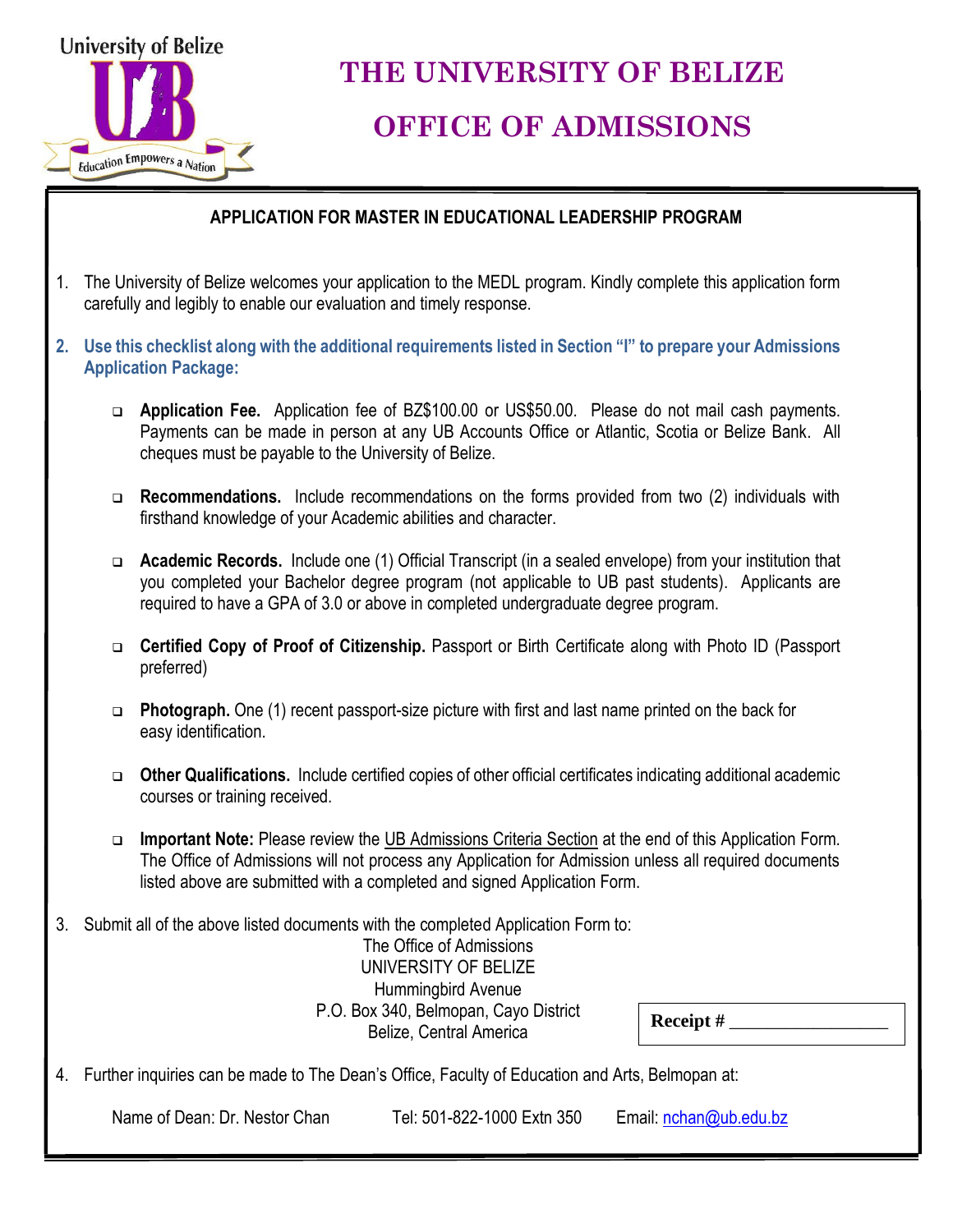| 2. Home Address ______<br>Street<br>3. Mailing Address <b>contract and the contract of the contract of the contract of the contract of the contract of the contract of the contract of the contract of the contract of the contract of the contract of the contract </b><br>Street |                                                                                                               |                       |                         | Middle Name     |                                     |
|------------------------------------------------------------------------------------------------------------------------------------------------------------------------------------------------------------------------------------------------------------------------------------|---------------------------------------------------------------------------------------------------------------|-----------------------|-------------------------|-----------------|-------------------------------------|
|                                                                                                                                                                                                                                                                                    |                                                                                                               |                       |                         |                 |                                     |
|                                                                                                                                                                                                                                                                                    |                                                                                                               | City/Town             |                         |                 | <b>District</b>                     |
|                                                                                                                                                                                                                                                                                    |                                                                                                               | City/Town             |                         | <b>District</b> |                                     |
|                                                                                                                                                                                                                                                                                    |                                                                                                               |                       |                         |                 |                                     |
| 7. Citizenship Status: □ Belizean □ Permanent Resident (submit documents) □ Foreign National: Country___________                                                                                                                                                                   |                                                                                                               |                       |                         |                 |                                     |
| 8. Ethnicity: □ Asian □ Creole □ Caucasian □ East Indian □ Garifuna □ Maya □ Mestizo □ Mennonite                                                                                                                                                                                   |                                                                                                               |                       |                         |                 |                                     |
|                                                                                                                                                                                                                                                                                    |                                                                                                               |                       |                         |                 |                                     |
| 9. Date of Birth 1 1<br><b>10.</b> Gender: $\Box$ Male $\Box$ Female<br>Day Month Year                                                                                                                                                                                             |                                                                                                               |                       |                         |                 |                                     |
| 3. You plan to enroll at UB: $\Box$ Part-time 4. Have you ever applied or attended UB before? $\Box$ Yes $\Box$ No ID#                                                                                                                                                             | 2. You are applying for admission to UB at: □Belize City Campus □Belmopan Campus □PG Campus □Orange Walk Site |                       |                         |                 |                                     |
| Name of Institution                                                                                                                                                                                                                                                                | C. EDUCATIONAL BACKGROUND - List the most recent first<br><b>Location (Country)</b>                           | <b>Years Attended</b> | <b>Degree Conferred</b> | <b>Major</b>    | <b>Grade Point</b><br>Average (GPA) |
|                                                                                                                                                                                                                                                                                    |                                                                                                               |                       |                         |                 |                                     |
|                                                                                                                                                                                                                                                                                    |                                                                                                               |                       |                         |                 |                                     |
|                                                                                                                                                                                                                                                                                    |                                                                                                               |                       |                         |                 |                                     |
|                                                                                                                                                                                                                                                                                    |                                                                                                               |                       |                         |                 |                                     |
|                                                                                                                                                                                                                                                                                    |                                                                                                               |                       |                         |                 |                                     |
| D.<br><b>EMPLOYMENT INFORMATION</b>                                                                                                                                                                                                                                                |                                                                                                               |                       |                         |                 |                                     |
| 1. Are you employed?<br>$\Box$ Yes                                                                                                                                                                                                                                                 | $\Box$ No                                                                                                     |                       |                         |                 |                                     |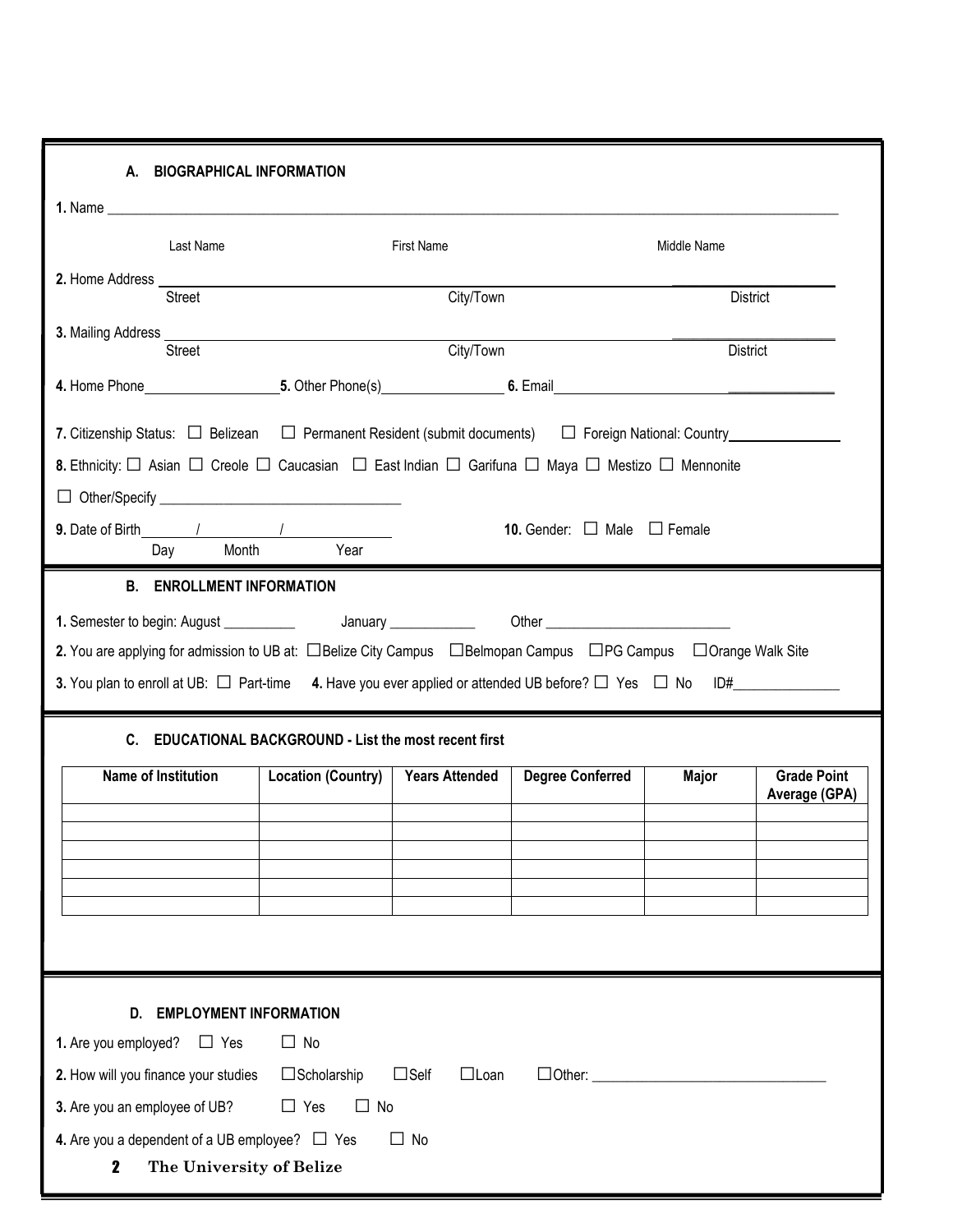|  | <b>E.</b> EMERGENCY CONTACT INFORMATION - Please complete the following for two different emergency contacts. |
|--|---------------------------------------------------------------------------------------------------------------|
|  |                                                                                                               |

| □ Mother □ Father □ Spouse □ Other:<br>Name<br>Address | □Mother □Father □Spouse □Other: _________<br>Address |
|--------------------------------------------------------|------------------------------------------------------|
| Home Phone                                             | Home Phone                                           |
|                                                        |                                                      |
|                                                        |                                                      |

#### **F. RECOMMENDATIONS**

You are required to submit two references; one academic, the other character. See Recommendation Forms attached.

#### **G. ADDITIONAL INFORMATION**

If you would like the Admissions Committee to consider any additional information or special needs, please provide that information on a separate sheet of paper.

Have you ever been involved in any disciplinary problems involving educational institutions, employers, immigration or the police?

□Yes □No

If yes, please provide details on a separate sheet of paper.

**H.** I certify that all statements made in this application are accurate, complete and true to the best of my knowledge. I understand that the University of Belize has the authority to verify all documents and information submitted, and my knowingly withholding or falsifying information may make me ineligible for admission to/or continuation at the University of Belize. I agree that as a student I will attend the official student orientation and abide by the rules and regulations of the University of Belize.

#### **Please Sign & Date:** \_\_\_\_\_\_\_\_\_\_\_\_ \_\_\_\_\_\_\_\_\_\_\_\_\_\_\_\_\_\_\_\_\_\_\_\_\_\_\_\_\_\_\_\_\_\_\_\_\_\_\_\_\_

#### **I. UB ADMISSIONS CRITERIA SECTION**

In addition to submitting a completed and signed application form, successful UB applicants will meet the following criteria:

- Cumulative GPA of 3.0 or above on a 4.0 scale or at least upper second-class honors on a US/UK/UWI scale.
	- $\Box$  Applicant may be required to sit an interview before a final decision is made
	- □ Acceptable recommendations
	- □ A recent Resume/Curriculum Vitae
	- Job Letter
	- **Personal Statement (Statement of Purpose)**

Describe succinctly, your reasons for applying to the Masters in Educational Leadership, your preparation for this field of study and how it will improve your future career plans. Include other aspects of your background as well as interests which may aid the Admissions Committee in evaluating your aptitude and motivation for graduate study.

Your statement should be two pages in length and typed using the APA Format

#### **ADDITIONAL REQUIREMENTS FOR INTERNATIONAL STUDENTS**

- Proof of Competence in English Language for applicants who are not from English speaking countries (TOEFL, IELTS with a score of 87 and above for TOEFL or 5 for IELTS or its equivalent.
- Official Report from reputable Credential Evaluation Services organization (UB only accepts Josef Silny [\(www.jsilny.com\)](http://www.jsilny.com/) and World Education Services [\(www.wes.org\)](http://www.wes.org/)
- □ Required to pay first trimester's or semester tuition and fees in full